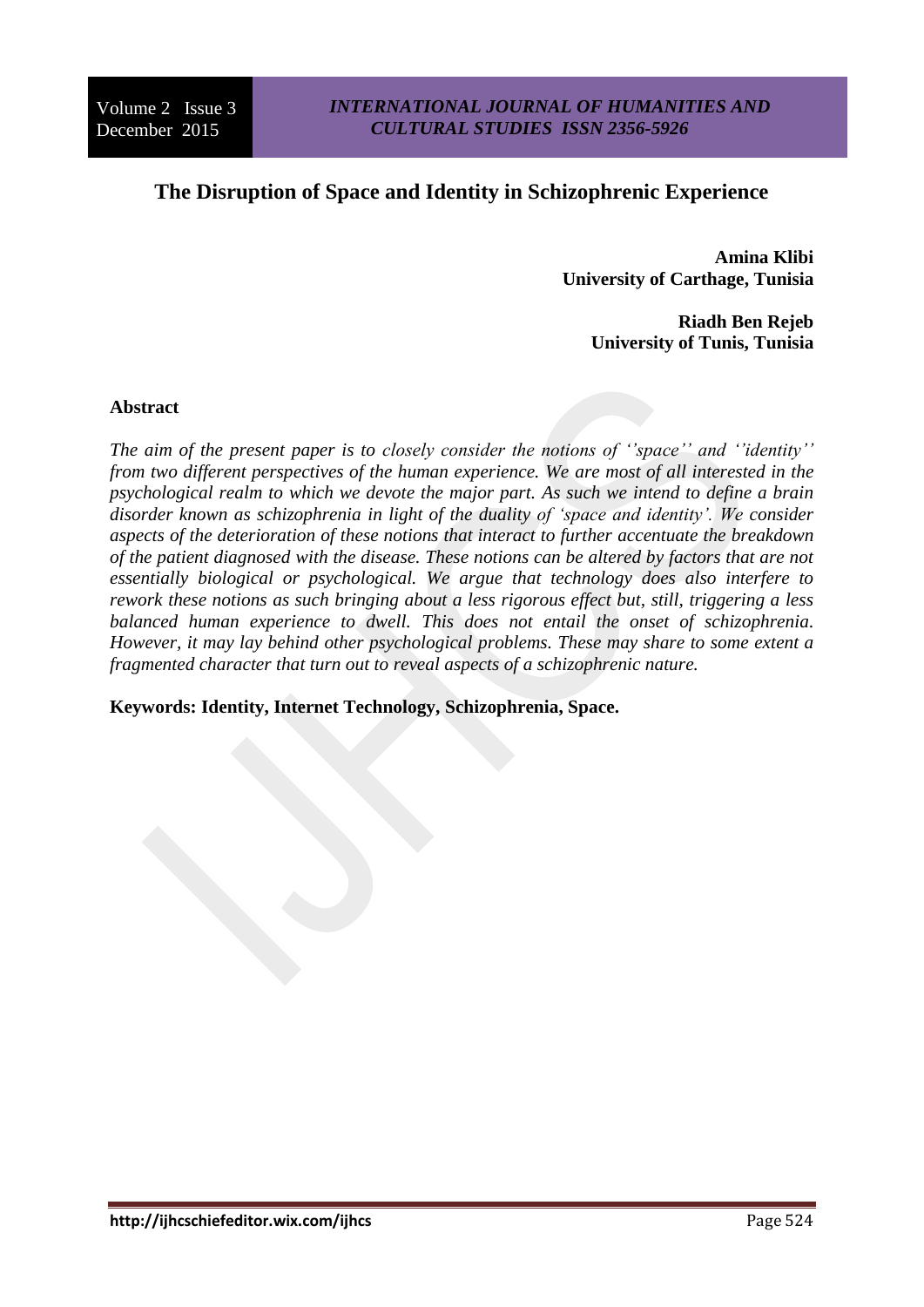# **1. Introduction:**

The psychological balance of the human being is the outcome of the interaction between several factors, of which a simple disruption is most probably the first performer of a psychological pathology. In parallel path with the advancement in neuro-imaging studies, psychology is more and more inclined to define self perception and space perception as important to the stability of a person. Importantly, the disruption of the notions of *space* and *identity* reveals to be highly related to the onset of psychosis. One of the most severe types of psychosis in which this disruption is brought to its ceiling is *schizophrenia*.

The present paper aims essentially to reflect on this facet of the mental disease. Hence an objective is to define schizophrenia in light of the complex paradigm of 'space and identity'. Then we will shift the focus from the perspective of 'diagnosis' to the one of descriptive while tackling the issue from a socio-cultural angle. In a digital network culture, 'schizophrenic' may turn out to be the 'best word' to describe the 'connected' community. Space believed to shape identity is inhabited not only physically but also virtually in an age where people of the same stay may need to disconnect in order to be connected (Doran, 2012). This suggests another use of the pathological term, 'schizophrenia', being a state of a whole community instead of being a state of a pathological mind. This shifts the concern from an unusual pathology to a shared terminology.

The paper is divided into three parts. The aim of the first part is to reflect on the notions of space and identity; to show *how* and *why* they are related. The second part is devoted to a purely psychological perspective which interferes a bit with some neuro-anatomical considerations. The intention is to show the psychological and anatomical basis of the relation between both concepts. In parallel path, *schizophrenia* will be defined with most focus on ''self perception'' and ''space perception''. In the last part, a socio-cultural perspective is adopted while referring to the role that technology undertakes to recreate the notions of space and identity. Focus will be on the negative side of the fact. This is meant to prepare the ground for us to suggest that the ever growing technology may be a chief cause for the emergence of many psychological problems in society.

Note: we admit that the identity of a person is a self-perception construct, hence, for the sake of simplicity, we will use the term ''self perception'' throughout the paper interchangeably with ''identity'' with no intention of literally equaling them.

# **2. Space and Identity; relation and correlation:**

In this part, our intention is not to provide perfect definitions of these notions, nor do we intend to establish clear barriers between confounding terms. We simply propose that these notions as they can at their best be understood are quiet important and somehow interrelated. As living entities our interaction with space is a direct necessity that we experience from the prenatal phase until death that, supposedly, excludes us from time and space. This interaction is unique to each of us which reinforces its important aspect in shaping a person's identity**.**  This uniqueness is reflected in the following statement cited in John Welwood (1977):

*''Through every human being, unique space, intimate space, opens up to the world''*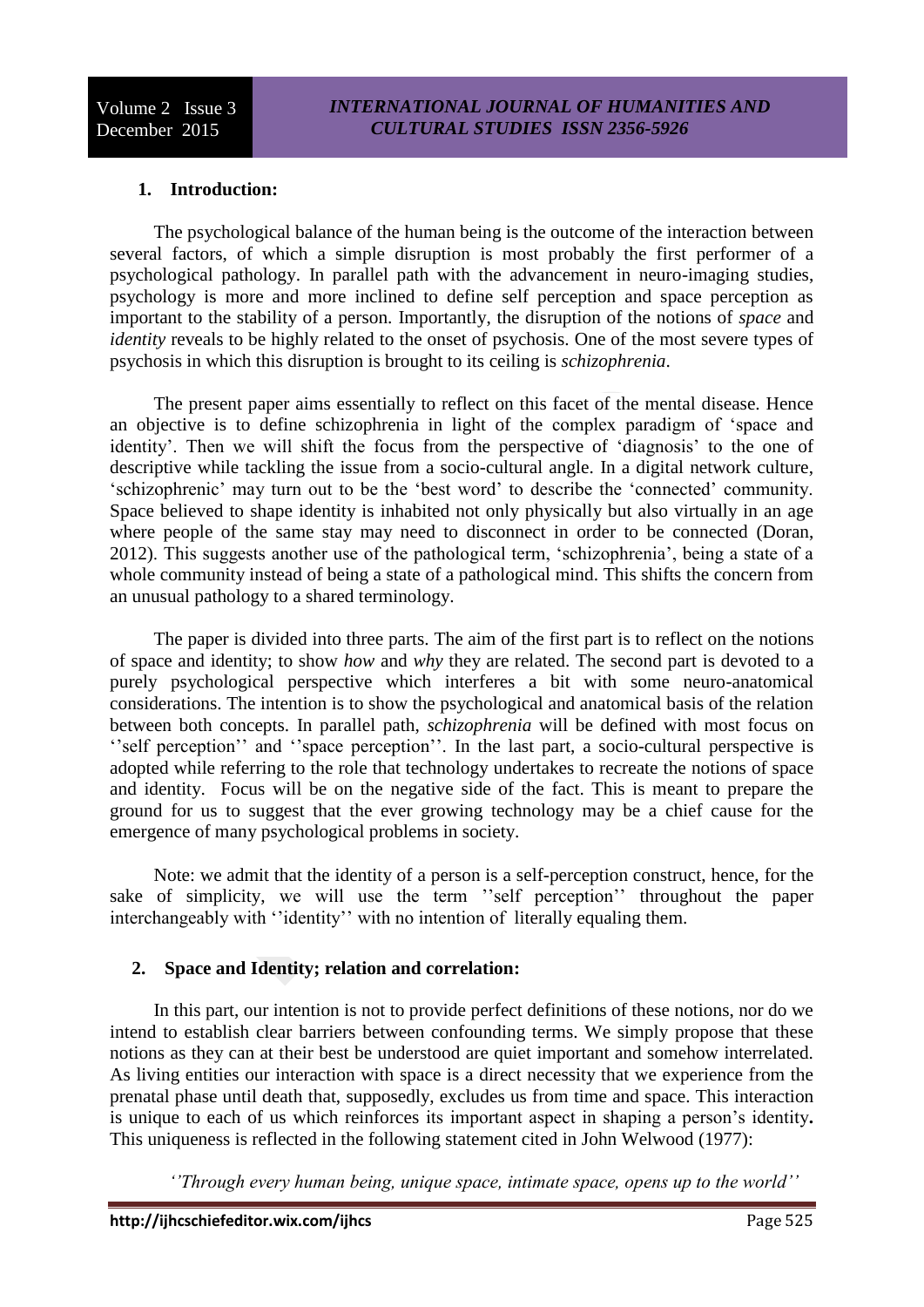## *INTERNATIONAL JOURNAL OF HUMANITIES AND CULTURAL STUDIES ISSN 2356-5926*

According to the Merriam-Webster online dictionary space can be defined as: ''the opportunity to assert or experience one's identity or needs freely''. The perception of space, then, has a narrow connection with self-image and body awareness (Colpani, 2009) both of which are essential in creating the person's identity. This way, the connectedness between space and identity is well established: Identity can be shaped by how one manipulates the space provided. The following figure taken from a website (with slight adaptation) may illustrate the idea:



Figure. 1. An illustration of the relation between space and identity

Color contrast and choice of 'how' and 'where' to apply specific actions in the space provided serves to create an illusion about two different identities of famous personages; Hitler & Charlie Chaplin. The main point we want to deduce from the illustration simplified above is that the person's existence is somehow traced in the space in which s/he moves. In the words of Doran (2012) space shapes identity. The trace you make will identify you from a set of thoughts transformed into existential acts that definitely mark the direct space in which you live, perform and act.

If we think about space as revealing aspects of identity then it normally follows that the notion of space we are so far considering is the interaction of different perspectives. On the basis of the work of John Welwood (1977) there are different types of space and this depends on how we choose to approach the notion itself: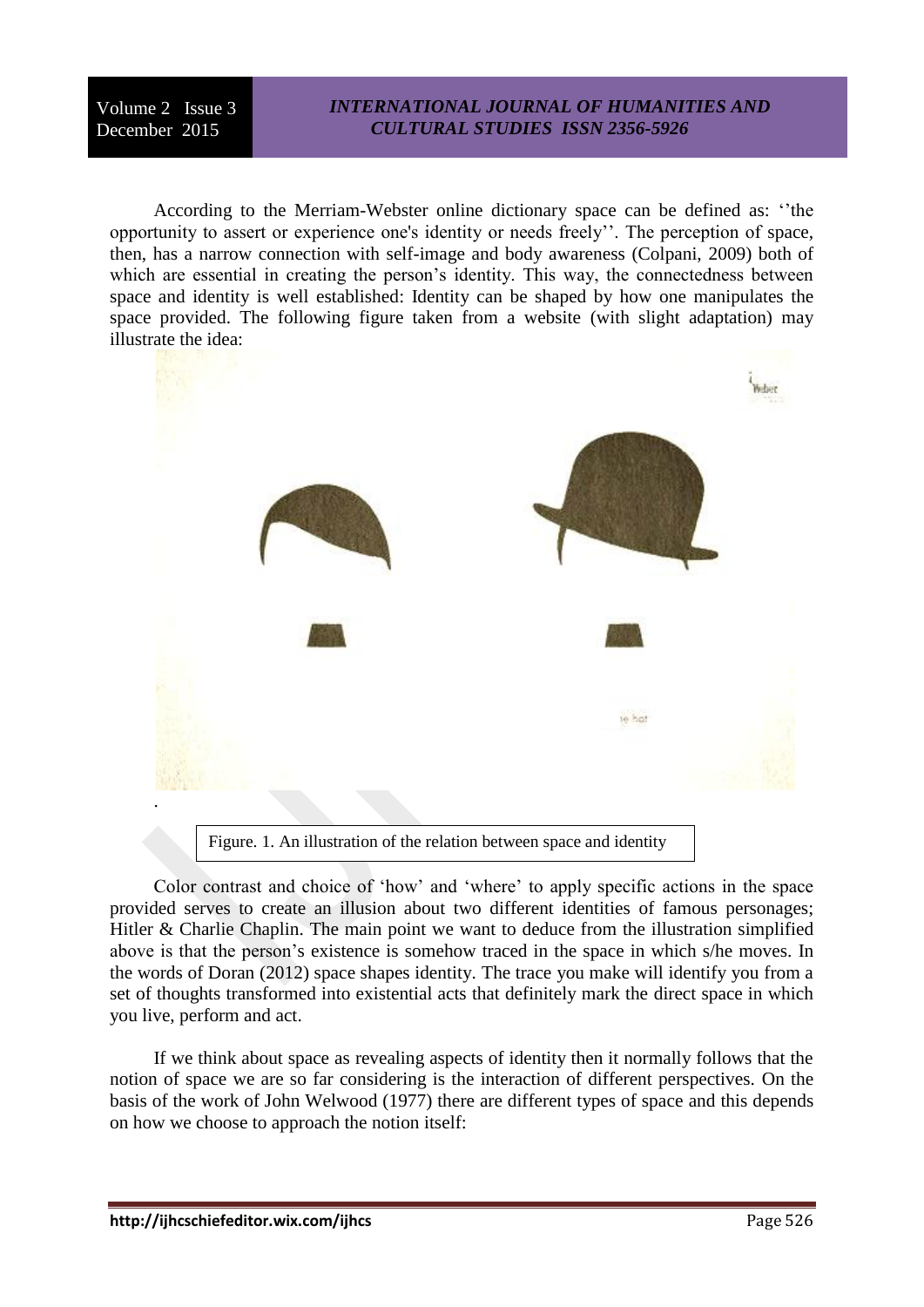# *INTERNATIONAL JOURNAL OF HUMANITIES AND CULTURAL STUDIES ISSN 2356-5926*



While the perceptual space is the space ''out there'' in the words of Welwood, referring to the person's ability to reach space through different modalities whether tactile, visual or auditory, the conceptual space is something we ''physically'' cannot reach into. However it is still measurable through mathematics and physics rules as explained Welwood (ibid.).

We are most interested in the last type, the so called psychological space. It is defined by Welwood as ''space-as-experienced''. Minkowski (1970) better refers to this notion as the ''lived space'' (cited in Welwood, 1977). The term seems to allocate the directness of the actual perception of the spatial experience in live time. As Welwood declares, the term "lived space" refers to our ''living, pre-articulate feeling of space'' (1977).

There exist three interrelated kinds of lived space as classified by Welwood (1977):



The notion of Open space is very important. It excludes the self from the center. This way it smoothly refers us to the socialization process which gradually inherits children a kind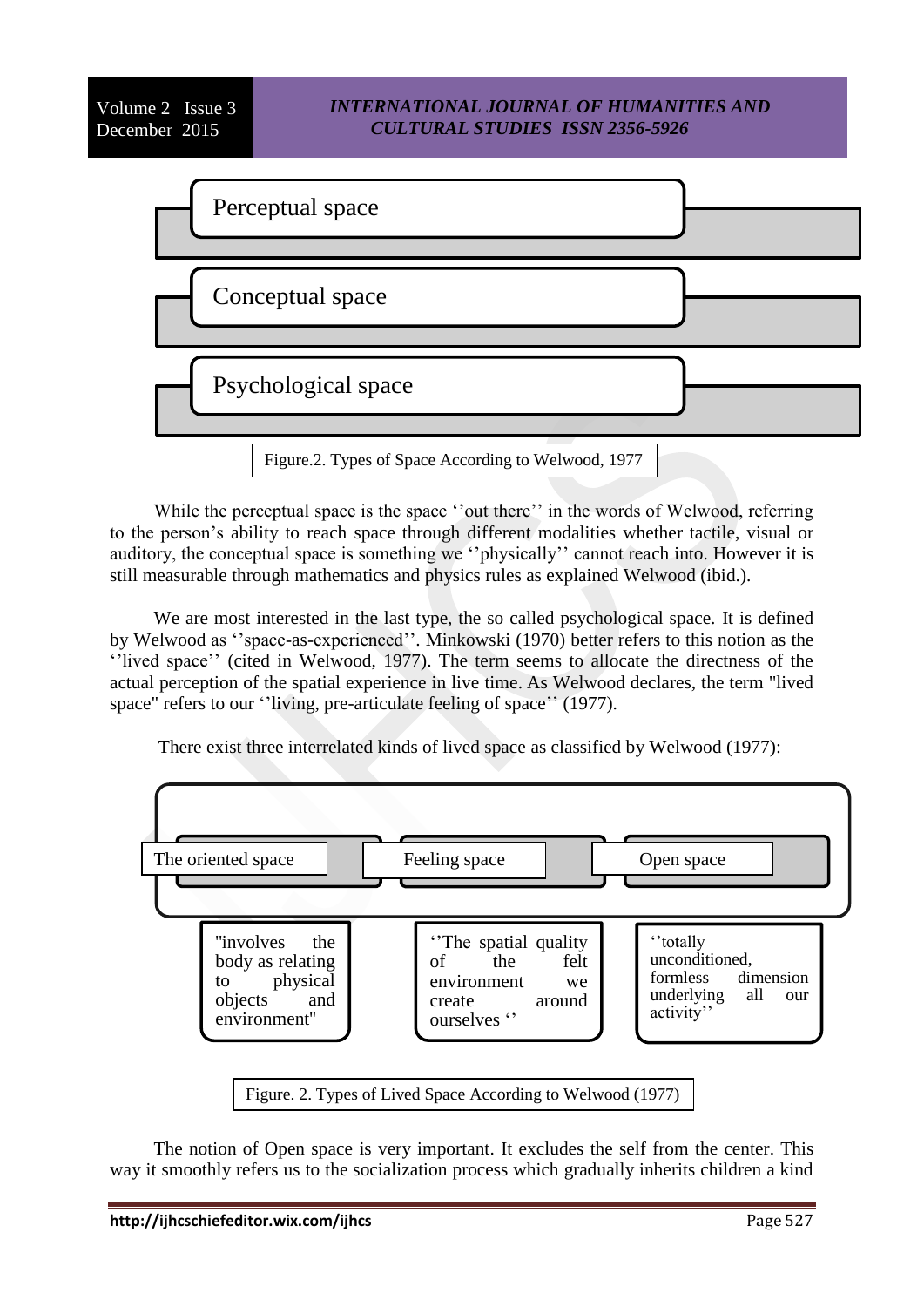of fear from the center less dimension of space. This fact can lead to becoming ''threatened'' by space and to developing various psychological problems. This is better explained in the previously mentioned work of Welwood. Important to us at this point is simply to witness the truthfulness of the connectedness between the notions of ''space'' and ''identity''. This in its worst manifestations can lead to some pathological conditions.

# **3. Psychological Perspective:**

Any kind of imbalance that affects space and self perceptions will inevitably impair the person's psychological stability. The imbalance of this duality has been extremely linked to the onset of an abnormal spectrum of behavior referred to by the term schizophrenia.

## **3.1. Introduction to schizophrenia:**

In 1911, The Swiss psychiatrist, Eugen Bleuler, coined the term, ''schizophrenia'' to refer to a specific set of pathological conditions. The pathology itself was first distinguished some time before. However, the term used to refer to the disease was quite a mystifying word that tends to classify the illness as a kind of dementia. Bleuler's term then comes to better suit the symptoms. Schizophrenia originates from Greek with *schizo* translating as *split* and *phrene* as *mind*. In Greek that would perfectly refer to the somehow ''fragmented thinking**''** of people diagnosed with the disorder. Interestingly, schizophrenia is commonly misconceived as split or multiple personalities, which is not true. These are quiet separate conditions and there exist other technical terms to express them. (Information adopted from http://schizophrenia.com/history.htm#)

Schizophrenia is a severe psychiatric disorder in which the patient undergoes a pathological experience of distorted sense of reality. It is associated with ''impairment in four principal domains of cognition: attention, working memory, verbal learning and executive functioning'' (Renée Testa, et al., 2009). The highest cognitive functions are then disrupted marking the life with a serious trouble that makes the patient out of time and space to the extent of being 'out of self'.

According to Jablensky (1995), it is clinically characterized ''by abnormal experiences'' [Hallucinations] and atypical ''beliefs'' [Delusions],'' disturbances of emotion and affect, as well as behavioral disturbances and impaired social functioning''. Worldwide statistics estimate that at least one person in every hundred is subject to the diagnosis of schizophrenia.

Every pathological experience can be unique prior or towards the onset of the disease just as much as the fact that human experience, in its different aspects, is all unique. Generally, relatives report that at an early age of their loved concerned, especially after the onset of puberty, there was a kind of a sudden change of personality most described as stubbornness. They may also report the development of a 'new' habit of talking to oneself or sometimes laughing out loud without seemingly a logical reason. A societal withdrawal has been also reported.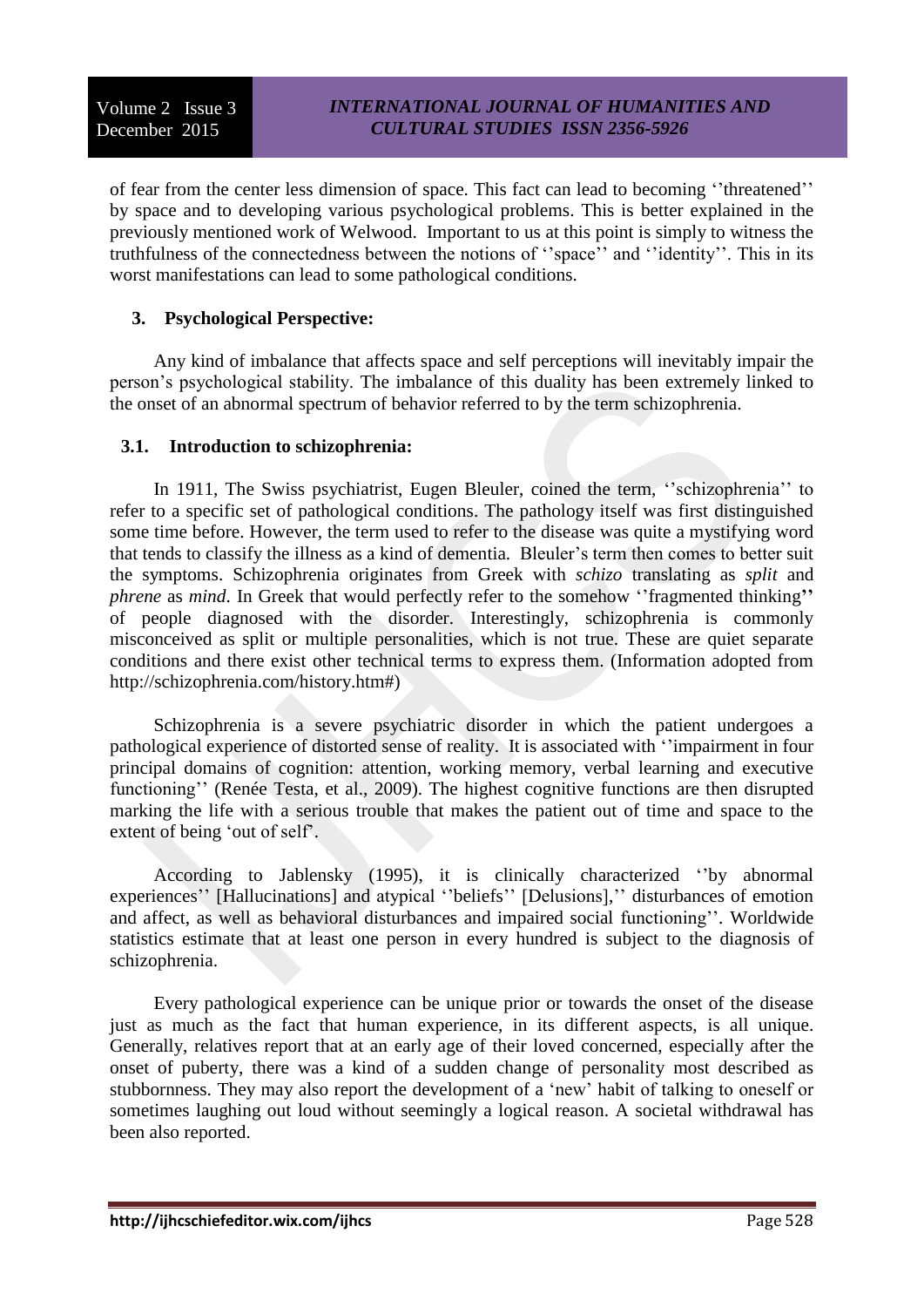Schizophrenia goes through three stages and the earlier the diagnosis takes place, the better the prognosis will definitely be. However, professional diagnosis is not easy at the first stage of the disease. Many symptoms may be assigned to certain psychological changes linked to the onset of puberty or to certain environmental stressors. The psychiatrist/psychologist may go determined with the identification of a certain kind of depression till symptoms worsen to question the initial diagnosis.

According to the American national Institute of mental health:

'' People with the disorder may hear voices other people don't hear. They may believe other people are reading their minds, controlling their thoughts, or plotting to harm them. This can terrify people with the illness and make them withdrawn or extremely agitated. People with schizophrenia may not make sense when they talk. They may sit for hours without moving or talking. Sometimes people with schizophrenia seem perfectly fine until they talk about what they are really thinking"

The previous passage describes some of the symptoms of the disease. Knowing that types are quite varied, the occurrence of several symptoms depends on the type of schizophrenia in question.

The causal psychopathological mechanisms are not perfectly understood as declare Gordana Rubeša et al., (2011). There is no simple magic blueprint with which we can explain the onset of the disease. Marcotte et al. (2001) declares that "Current research into schizophrenia has remained highly fragmented, much like the clinical presentation of the disease itself." (Cited in Simon J. Hadlich et al., 2010). Most of all, the disease is due to the interaction between several factors of different nature. The following account, being very simplified, does not pretend to cover the theoretical rationalization and does certainly overlook a lot of important details.

Many of the information below are taken from the academic online course (October 2015) entitled *[Caring for people with psychosis and schizophrenia](http://email.futurelearn.com/wf/click?upn=tH4-2Fmli62V7iqIL38lIvkRa3-2BfcdLHIDzY2FJDtm3akteXVKVtkE96SHobnk-2B1ZtfUiwkHLRlt080Lfo4TZQKv3DbRF5cvqeHDr5w1kqxbk-3D_0mlZxFJXOG0PXFkqvz5wNIyurekg6c4nv1Iwh3mB2SQUc0WOUawG8Pg5pqNUkS0rkvDIfsI7QkFXVd-2FAXEMNhsUWyxAyiTjCGq0lQFU-2BvUFQ4S7xlGXktw3w18Lq1UGZ58rLK9eqXFrSI9z-2Bb7Tdulzv495o-2BBBy6Az080e4zAN2drVha-2BBqzgb1mWNJROW16wpQSCZPwq0GKZf3u-2FSJnqrznCxVMY6qFaN14liBTUo-2FvvvwW6Ignhc7a6SHm5ktB7M6v9GrQJtD9Wn0FBEBPBSRaqCqj9PBhleI7vif08354ukvAe0M1J3qgy-2FCgAnZFJbSv41IaRQ5JHr5EB-2FY4etQgNF068DPWqQhR0MEo1uka3RK-2FzzCvCM4HCW9V-2FQZIm-2Ffwk20-2Bk5BaDOMetzQ7oZZTySSqczelxVKmhWiZANCnzOUl2ALLD76It6QhX8o9ZcWRvUXUpMJOOKIX-2B-2FsXg-3D-3D)* in which the lead educator is [Dr Juliana Onwumere](https://www.futurelearn.com/profiles/705354) . (Available at https://www.futurelearn.com/courses/caringpsychosis-schizophrenia/1)

Schizophrenia is believed to be the result of the interaction between genetic and biological factors that necessitates the co-occurrence of some psychological/environmental factors to develop. Very rare genetic mutations are supposed to occur so to mark the body with a genetic predisposition. A neuro-chemical imbalance results in the occurrence of specific positive symptoms such like delusions. We can cite the Dopamine neurotransmitter as an example. Excess Dopamine may disrupt the normal thinking and make everything looks like significant. The patient starts considering surrounding things as signals or private messages. A lot of patients report receiving messages from TV. This neurotransmitter grasps their attention to everything and so they feel as if they are the center of everything which further nurtures the irrational prevailing thinking. Anomalous observations are documented in relation to cerebral mechanisms and structure, all revealing to be highly related to symptoms of the disease.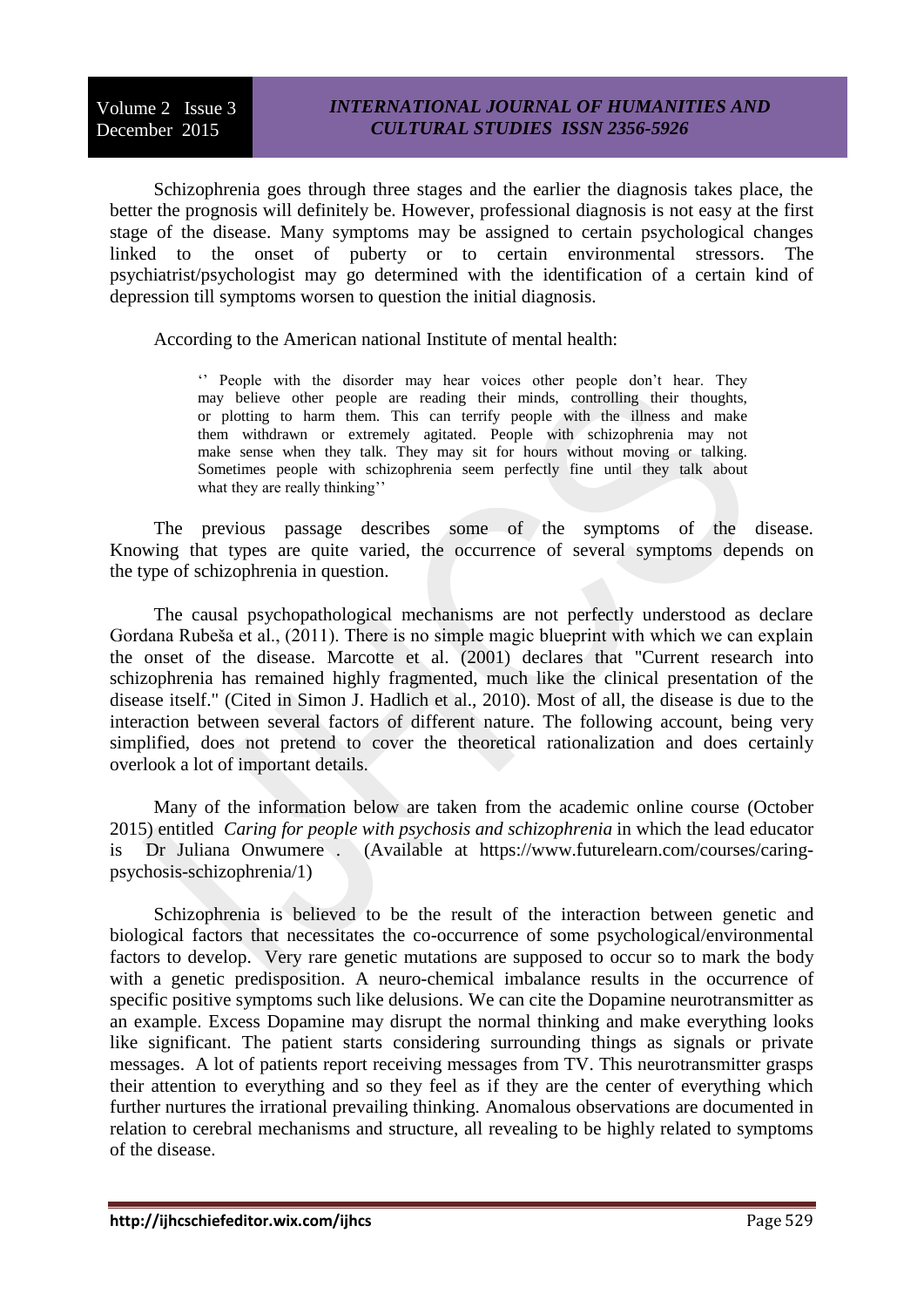What actually triggers the onset of the disease is usually additional to the pre-existing genetic or biological abnormality. James Koenig (2014) states that ''Early-life exposure to environmental stressors such as […] childhood psychological trauma [has] been identified as possible risk factors of schizophrenia''. Drug use and most particularly the cannabis drug, are much related as well to the onset of the disease.

## **3.2. Space & Identity in schizophrenia : a fragmented self experience**

If the wellbeing of the person is a construct of several factors some of them psychological and biological, the pathology we are so far considering disrupts the normal condition while disordering a lot of these factors with much like a fragmented style. Important to the person is his/her sense of self and how s/he manages to unconsciously construct a self understanding of 'facts' whether physical or psychological that reflect his/her identity. But identity is also a social construct so to admit the importance of external and societal conditions. This 'outer' condition is drawn into an 'outer space'; the surrounding space. In schizophrenia, the patient witnesses a deterioration of the important notions of both: space and identity.

Je-Yeon Yun et al. 2013 declare that ''anomalous sense of self is central to schizophrenia'' and that'' distorted implicit self-awareness is a core clinical manifestation of the disease (Parnas and Handest, 2003; Thakkar et al., 2011, cited in Je-Yeon Yun et al. 2013). This sensation is further accentuated by transcending the boundary of the self as a physical entity to reach up different components of actual human perception. M. Mancini et al. (2014) state that '' Fragmentation appears a basic feature of lived time, as well as space, body and selfhood''. This fragmented awareness overwhelms the patient and cut him/her off the normal life spectrum.

Space and identity, as discussed earlier, are inevitably correlated. For a stabilized state of mind, the human being needs a steady conception of space and, of course, identity. From a psychological perspective, this may reflect and explain the spiritual crisis experienced by the schizophrenic patient. A painful disruption of reality interferes with the experience of space in a way that brings the amount of damage sufficient to dislocate the patient who loses in the process the notion of the self. The deterioration of spatial capacity along the distorted cognitive identity leads to a sore human experience.

At this point we are interested in sharing the following text, taken from an article written by Clara Kean, a patient diagnosed with schizophrenia. She wrote the article after being stabilized with medication. At the time of her writing the article she was an undergraduate from the Department of Physiology and Pharmacology in the UK:

> '' the real 'me' is not here anymore. I am disconnected, disintegrated, diminished. Everything I experience is through a dense fog, created by my own mind, yet it also resides outside my mind. I feel that my real self has left me, seeping through the fog toward a separate reality, which engulfs and dissolves this self. […] it is purely a distorted state of being[..] My thoughts, my emotions, and my actions, none of them belong to me any more [….] Schizophrenia has silenced my real self'' Clara Kean (2009)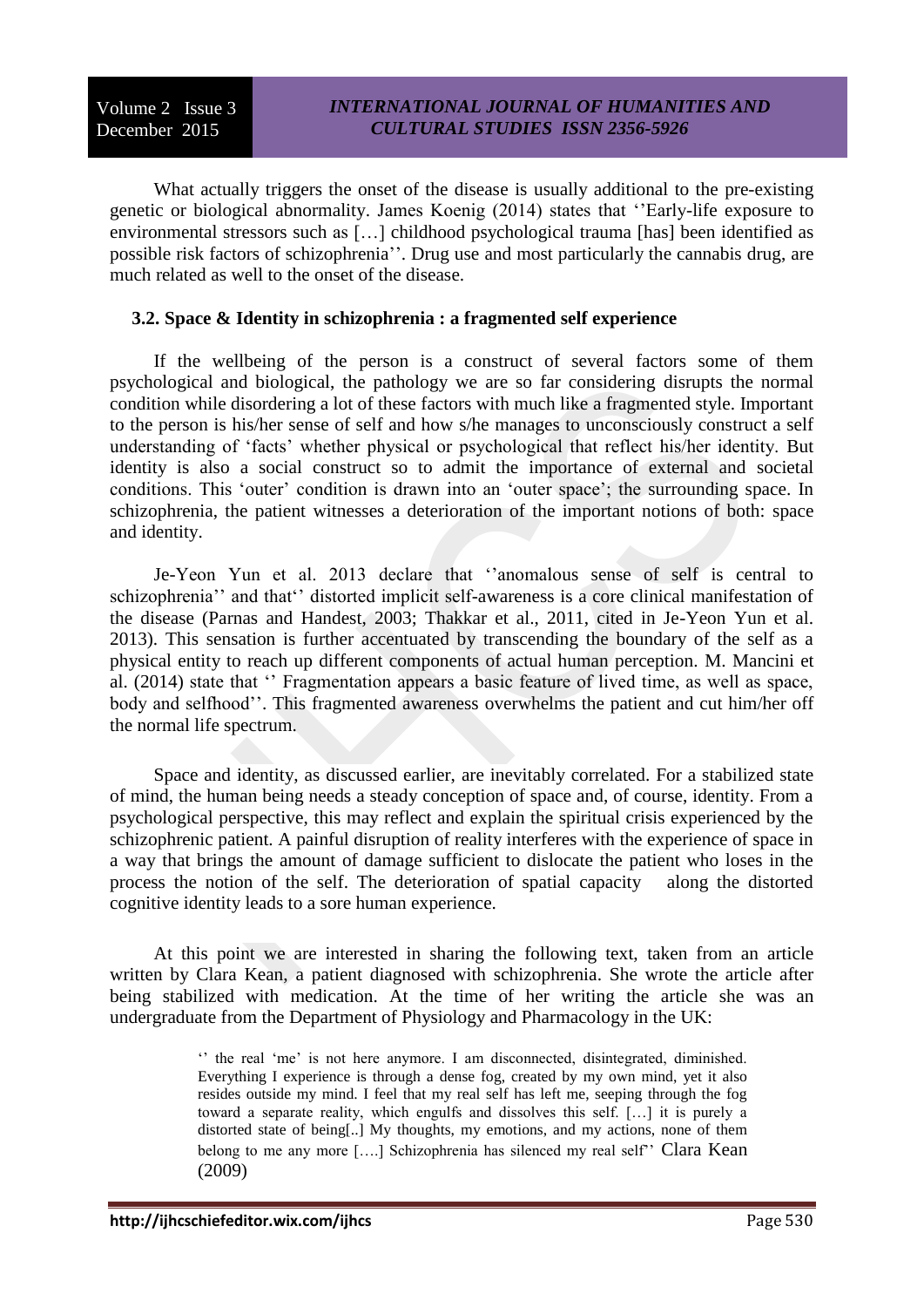This abstract reveals how the patient perceives herself, and how she experiences space in which she exists. The following figures are meant to illustrate what we can deduce at least from this short passage.



Very perplexed, confused and lost, Kean seems to be fractured into meaningless thoughts to which she totally surrenders. The pathology she cares has really ''silenced'' herself. She admits the non existence of her real self as if the one with which she actually performs is a disguise or may be a phantom of her reality. The external force controlling her thoughts, which in fact is nothing but one of her delusions, is defeating her. Her spatial awareness is totally disrupted. She feels unrelated to everything and she marks her 'admitted' self with stigma.

The disruption of space is a normal condition when the sense of self itself is lost and fragmented. The disconnection from space is rooted in the non-existence illusion of the self the same way as feeling distorted results in stigmatization and disintegration. The psychological relatedness between space experience and self perception is well established. If one thinks of his self as bodiless and non-existent then this will mark the first step towards the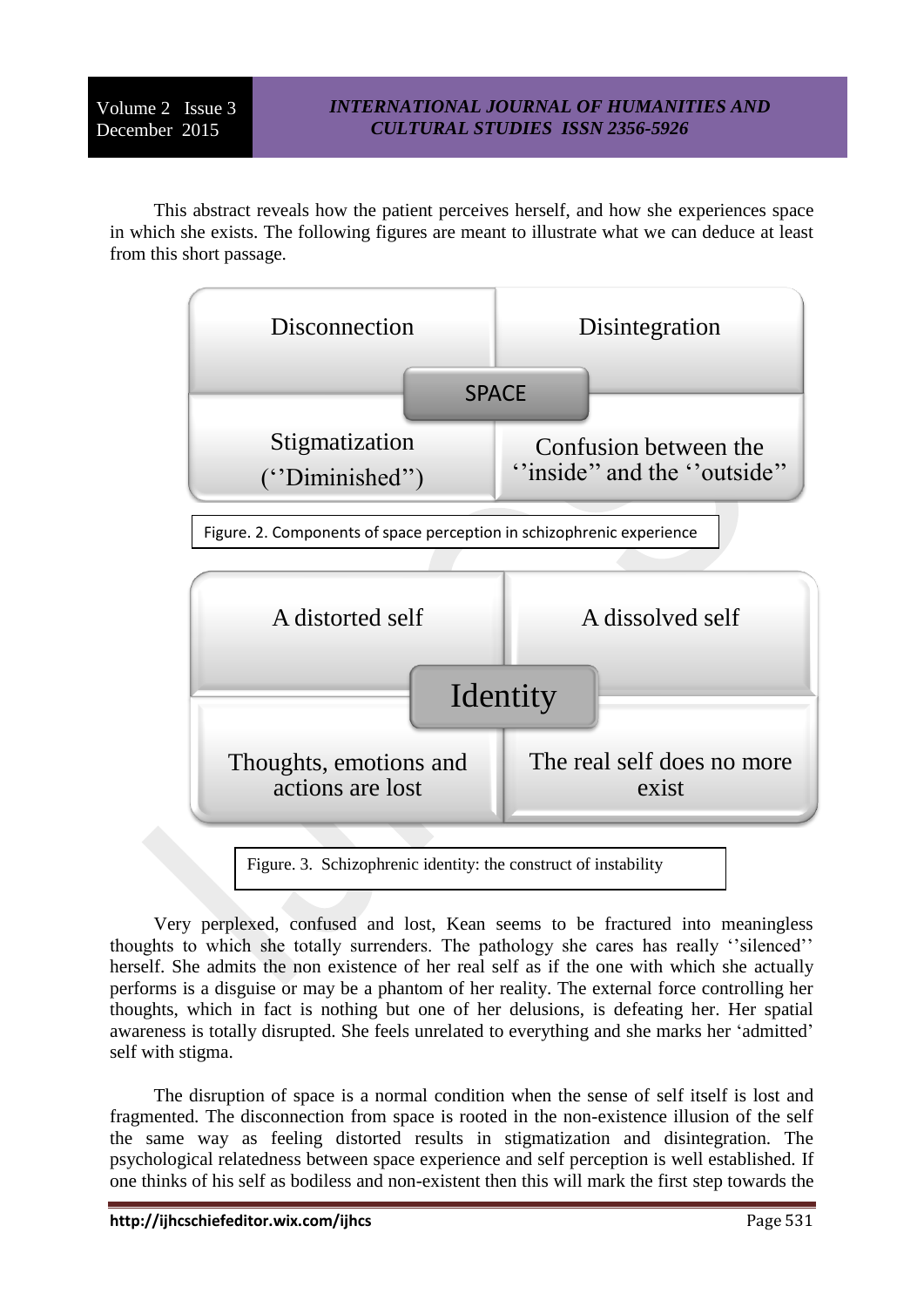fragmented space experience. Interestingly, there is an underlying anatomical connection strengthening the link between the two.

Neuro-pathological data acknowledges the evidence for frontal (Michael H. Thimble, 1990) and parietal lobes (Yildiz. M, et al., 2011) dysfunction in schizophrenic patients. Several neuro-imaging studies brought the evidence supporting that the prefrontal cortex is extensively involved in spatial working memory (Kessels. R.P et al., 2000). Any disruption occurring at the level of frontal lobe will inevitably disrupt this function and space perception will end up impaired to a certain extent. Besides, it is well admitted that there is an integral link between the personality of an individual and the pathology of the frontal lobe (Chow. W.T, 2000). The personality of the person is tightly linked to his/her identity. Thus, the frontal lobe is responsible for a stable conception of the person's identity which entails that any trouble taking place at that cerebral element will so far affect the person's identity.

In parallel path, neuropsychological data have shown that parietal lobe damage results in deficits of ''spatial orientation'' (De Renzi, 1986; cited in Min-Shik Kim & Lynn C. Robertson, 2001), ''spatial attention'' (Posner, Walker, Friedrich, & Rafal, 1984; cited in Min-Shik Kim & Lynn C. Robertson, 2001), and ''spatial awareness'' (Bisiach, Capitani, Luzzatti, & Perani, 1981; cited in Min-Shik Kim & Lynn C. Robertson, 2001). Therefore, parietal lobe is responsible for spatial judgment and spatial recognition. Other studies have also shown that it may play a role in self perception and therefore self identity. Studying the dysfunctional role of parietal lobe during self-face recognition in schizophrenia*,* Je-Yeon Yun et al. (2013) show how ''deviant effective parietofrontal connectivity may underlie altered experience of self in SZ''. The inferior parietal cortex is believed to control ''body image, concept of self, sensory integration, and executive function'' Nasrallah (2012). Indeed, several preceding studies stressed that considerable processing for "spatial percep-tion, attention, and self-awareness'' do actually occur in the parietal lobes (K. Vogeley, et al. , 2003 ; M.F.S. Rushworth, et al., 2001; cited in Yildiz. M, et al., 2011).

We can, therefore, deduce that related disrupted space experience and deteriorated self perception is rooted in the anatomy of the brain. This explains the dilemma of the patient and reinforces the connectedness of the notions of space and identity.

In relation to space perception in schizophrenic experience, Henry A. Narallah (2012) declares that

''the unconscious perception of movement and spatial orientation arising from stimuli within the body itself' 'is impaired in schizophrenia. This refers us to the notion of proprioception which means essentially "the unconscious perception of movement and spatial orientation arising from stimuli within the body itself''

(http://www.thefreedictionary.com/proprioception). Nasrallah(2012) indicates that mental proprioception ''enables one to be fully aware of his identity and self-boundaries, and that his thoughts and actions are generated from within his own sphere of consciousness[…]. In schizophrenia, this function is altered. This perfectly explains why the sense of self in this pathology is fragmented along space perception.

M. Mancini et al. (2014) suggests that we can categories disorders of lived space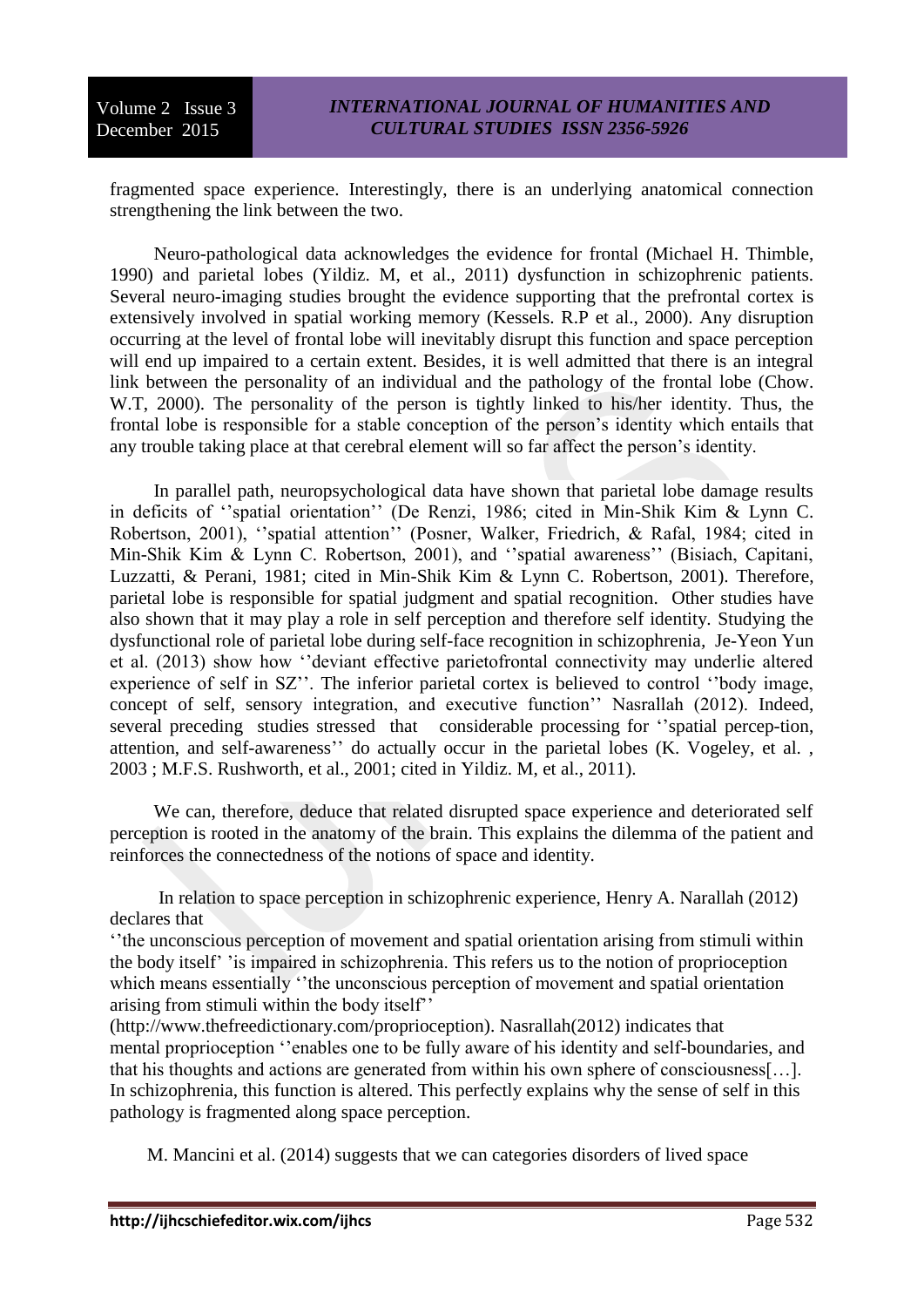experienced by patients diagnosed with schizophrenia into three categories. The following is his account:

| Loss of<br>percpectival<br>properties               | the patient may have a feeling of "being surrounded by unknown territories"                                                       |
|-----------------------------------------------------|-----------------------------------------------------------------------------------------------------------------------------------|
| Itemization                                         | The patient may experience space as "a disarticulated collection of unrelated<br>items, or decontextualized details"              |
| Alteration of<br>spatial<br>properties of<br>things | The patient may experience "an alteration of dimensions and shape of<br>objects: seeing things as flat, fragmented and unrelated" |
|                                                     |                                                                                                                                   |
| Figure.4. Categories of disorders of lived space    |                                                                                                                                   |

The patient diagnosed with schizophrenia may be unable to be fully conscious of his/her body which affects self awareness and also movement perception. The coherent sense of self and the surrounding space fade into confused illogical sensations. The phenomenon of fragmentation as such seems to perfectly describe the schizophrenic experience. Indeed, this phenomenon is believed to be a common denominator of the schizophrenic experience (M. Mancini et al., 2014). Patients experience this fragmentation both internally and externally what would be very painful for them to handle. Whilst the identity is split into pieces, the space as perceived and experienced may fall into unrelated items. Items themselves may lose dimensions or any physical detailed criteria. The patient may feel unrelated to the space in which s/he dwells despite how intimate in fact it used to be. STRANGE is what summarizes the way s/he conceives things and sometimes the way s/he admits conceiving one's personal self. The self becomes a puzzle of detached pieces hard for the patient to gather. Clara Kean (2011) admits trying suicide in search of her 'real self'. A paradox that is not easy to figure out unless aware of the never ending sense of disintegration and self-destruction to which the patient is submitting.

as described by M. Mancini et al. (2014)

# **4. Socio-cultural perspective:**

Definitely, internet technology is changing our lives with the power of transcending space and time boundaries. It offers new paths of knowledge and acquaintance. Beyond doubt lies the positive role it plays in extending human resources and shaping a new world image that we praise for goodness. Nevertheless, a dreadful side effect is veiled underneath the joy of this sensation. Whether conscious of the fact or still yet, internet is altering our identities and confusion to who we really are is establishing strong barriers between truth and lie. Transcending spaces, we are also excelling the truthfulness of our existence as a part of a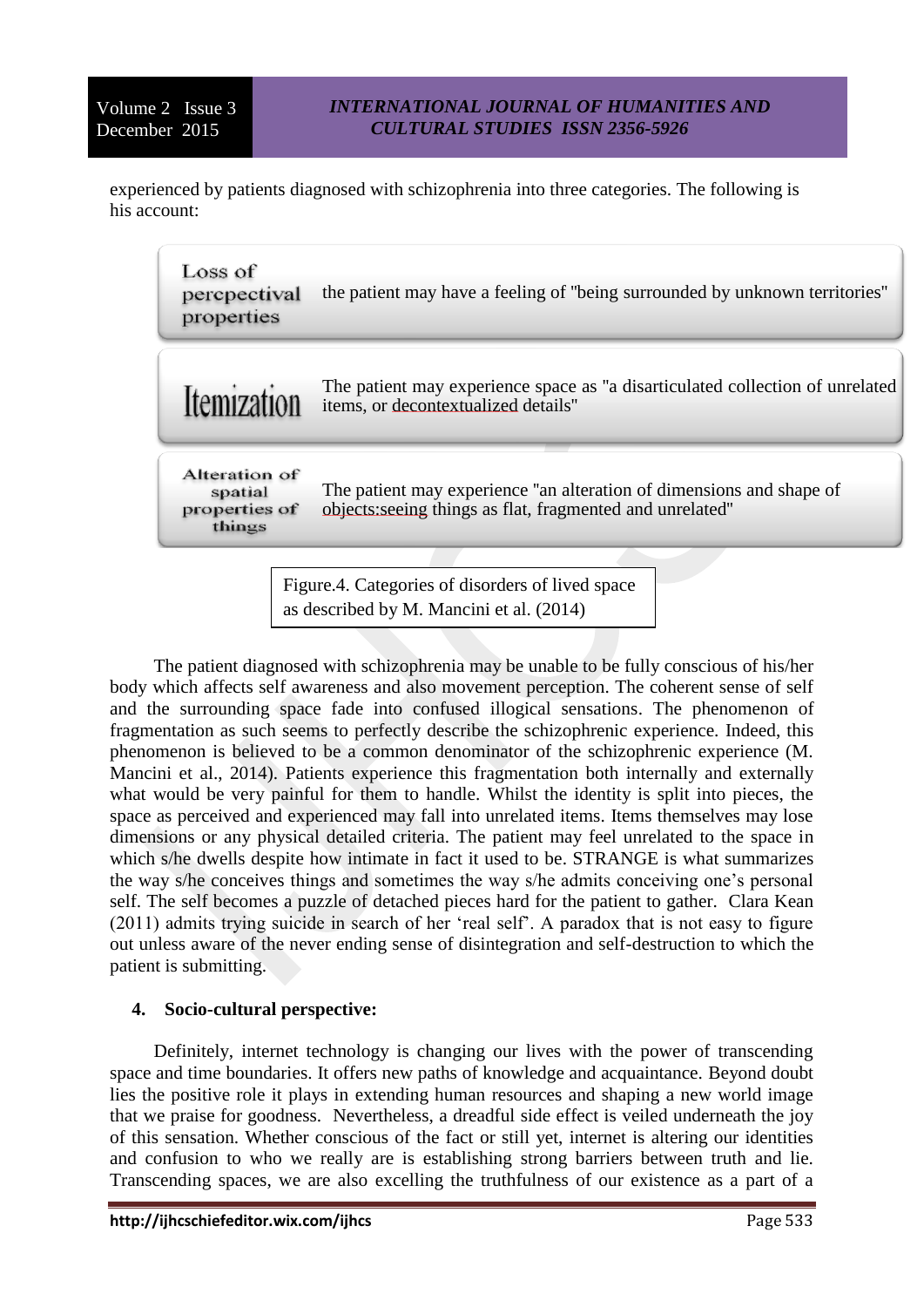social community. Community in this digital age seems to fade in the walls of 'Facebookers' and 'Twitterers'; in the walls … of the virtual.

Digital media is constantly changing how we act in space and how we perceive space itself. We spend most of our time surfing the web, skipping over different websites, sometimes consulting different windows at the same time, as such occupying different spaces with an omnipresent performer. As Colpani states<sup>"</sup> [o]ur exploration of reality becomes progressively mediated, abstracted from physical space'' (2009). This way, virtual space is prevailing over real space which definitely leads virtuality to dominate our actuality. We end up with a relative exclusion of reality in a fashion that recreates the notion of the occupied space.

How we perceive space in which we live and act and how we understand the notion itself is changed into something unfixed. Space notion is all the way varying with the ever shifting space parameters linked to the virtual illusionary force. We are there and not there. We navigate in a way that makes us "over existing and over existence" in the words of the artist Ryan Trecartin (cited in Doran, 2012).We seem to get acquainted to this virtual existence because certainly it pleases us through promising opportunities.

Annet Dekker (2009) observed that the use of advanced mobile devices ''facilitates isolation in a private space, which is at the same time immersed in public space'' (cited in Colpani, 2009). She admits that while preferring to be in contact with ''distant others'', people, in fact, are ''distancing themselves from the people around them'' (ibid). Instead of directly contacting people we are most of the time virtually connecting to them. You may have a lot of connections but none of them is well experienced. The direct physical contact is all the way missing. To establish a strong connection with others, physical contact used to play a great role; direct eye contact, as a mere example was a key to create affection and friendliness.

This new aspect actually recreates the notion of space in a fashion that undermines the opportunities we think we have in the real. One of the most central skills we hope our children master well is how to engage in society ''the open space'' and how to interact with other people. The importance of social engagement is most highlighted when it reveals to be the cue towards detecting many psychological problems when it shows deficiencies. The network technology is rather encouraging withdrawal from society while offering virtual spaces full of virtual opportunities leading to a certain kind of isolation. If you have problem facing people and interacting effectively you are most likely undergoing a certain psychological problem not to say a specific pathology.

Having hundreds of friends in the virtual space may confuse our thoughts onto what friendship essentially means in the crowded Cyber world and whether in the real we still have that huge number of relations! You may end up feeling very lonely in a crowded virtual space. Many admit losing touch with their ''real'' friends while spending hours ''keeping up contacts with the ''friended''' (Turkle, 2011). The best phrase to describe this state may be ''alone together'' in the words of Turkle (2011).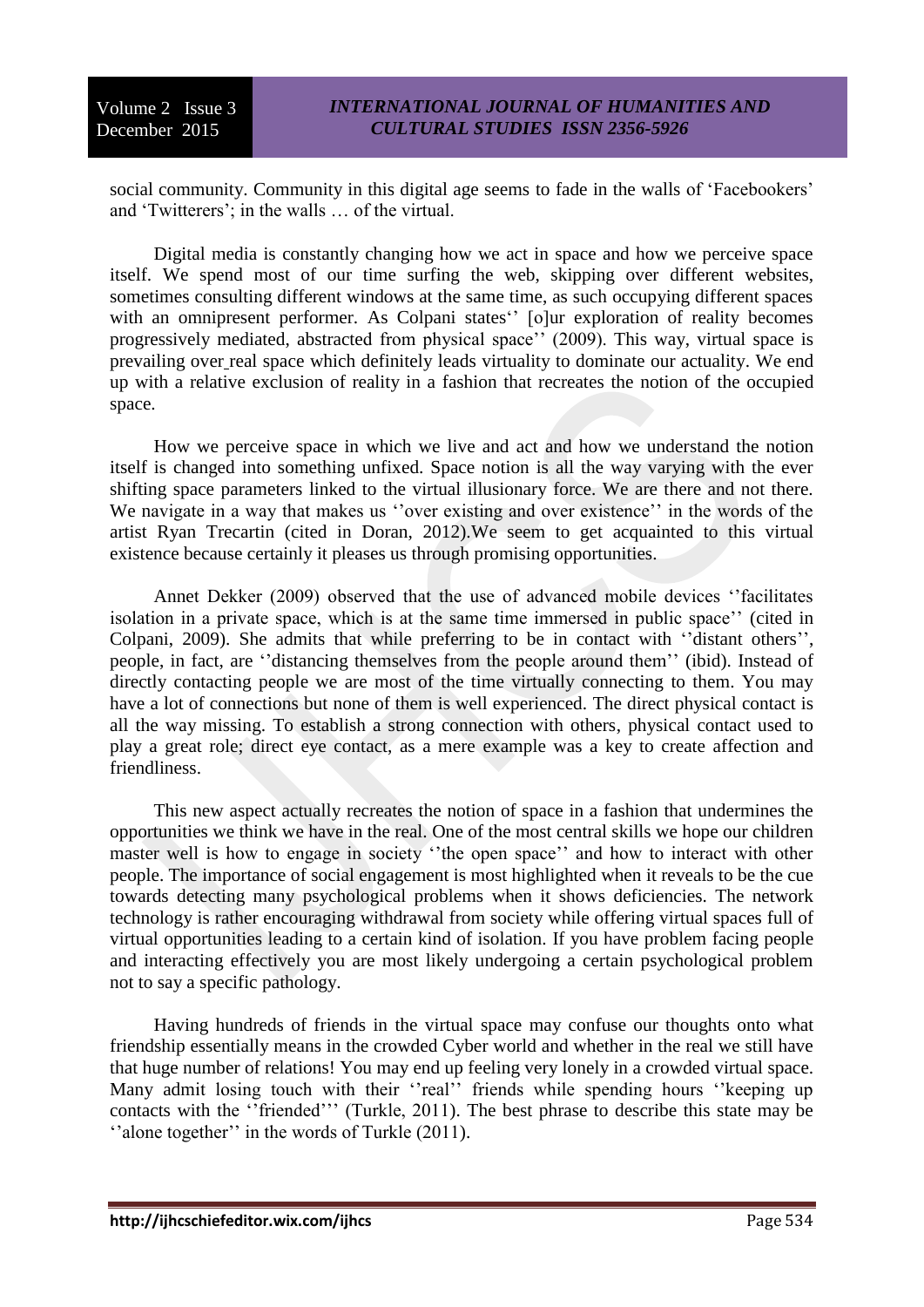In the same realm, technology has a say in recreating a person's identity. Our newly based preferences are actually affecting our selves 'perceptions and hence our identities. Technology interferes to alter the way we think about ourselves and the way we choose to act in the virtual community.

Doran (2012) argues that the self ''as represented on a Facebook profile is one that is uploaded, modified, and edited according to the parameters of the site''. Turkle (2011) describes how young generations keep on "composing and recomposing their digital personae''. One can then argues that when it comes to this kind of social media every person ends up fragmented into selves instead of a unite self. Turkle (2011) says that in presence of many games, sites, worlds one has to remember ''the nuance of how you have presented yourself in different places''. You are constantly changing and adapting your ''connected'' self.

We are externally defined. ''Information about and images of oneself must fit into the predetermined categorical boxes presented in the layout'' (ibid). When using Facebook, twitter or the like, there is a constant feeling of being watched and that feeling causes people to mind every posting, every comment in order to build a positive image about one self. '' We come to see our identities as those we would like to have or that we want people to see rather than who we really are'' (Taylor, 2011)

> "One of the most powerful ways in which technology is altering self-identity  $is$ through the shift from being internally to externally driven" (Taylor, 2011)

Internet users are constantly thinking how to construct a positive image that pleases others so that they become 'accepted' and approved. **'**'impression management and self promotion'' summarize the daily struggle of many of the internet users. We unconsciously ''sacrifice our true self-identities and shape our identities to conform to what the digital world views as acceptable identity'' (Taylor, 2011)

We may think that we are using technology but in fact technology is using us while alienating us from others and more importantly from our real selves. We are in a daily basis recreating our identities to fit into the standards of the network community. Editing oneself to the extreme of ideal image about oneself, users ''create highly fictionalized and performative identities'' (Doran, 2012). Internet technology is consuming time, effort and the parameters of personality construction. Teenagers are so busy liking, so busy posting and commenting on others' profiles. They are constantly thinking to update their profiles with truthfulness and sometimes the lie is needed to fascinate others and maintain the brightest social image in front of public. A new Big Brother is watching over the steps of everyone. The psychology of the person will be somehow affected by a certain feeling of instability and insecurity. The psychological need to be accepted by others and cherished is more and more accentuated and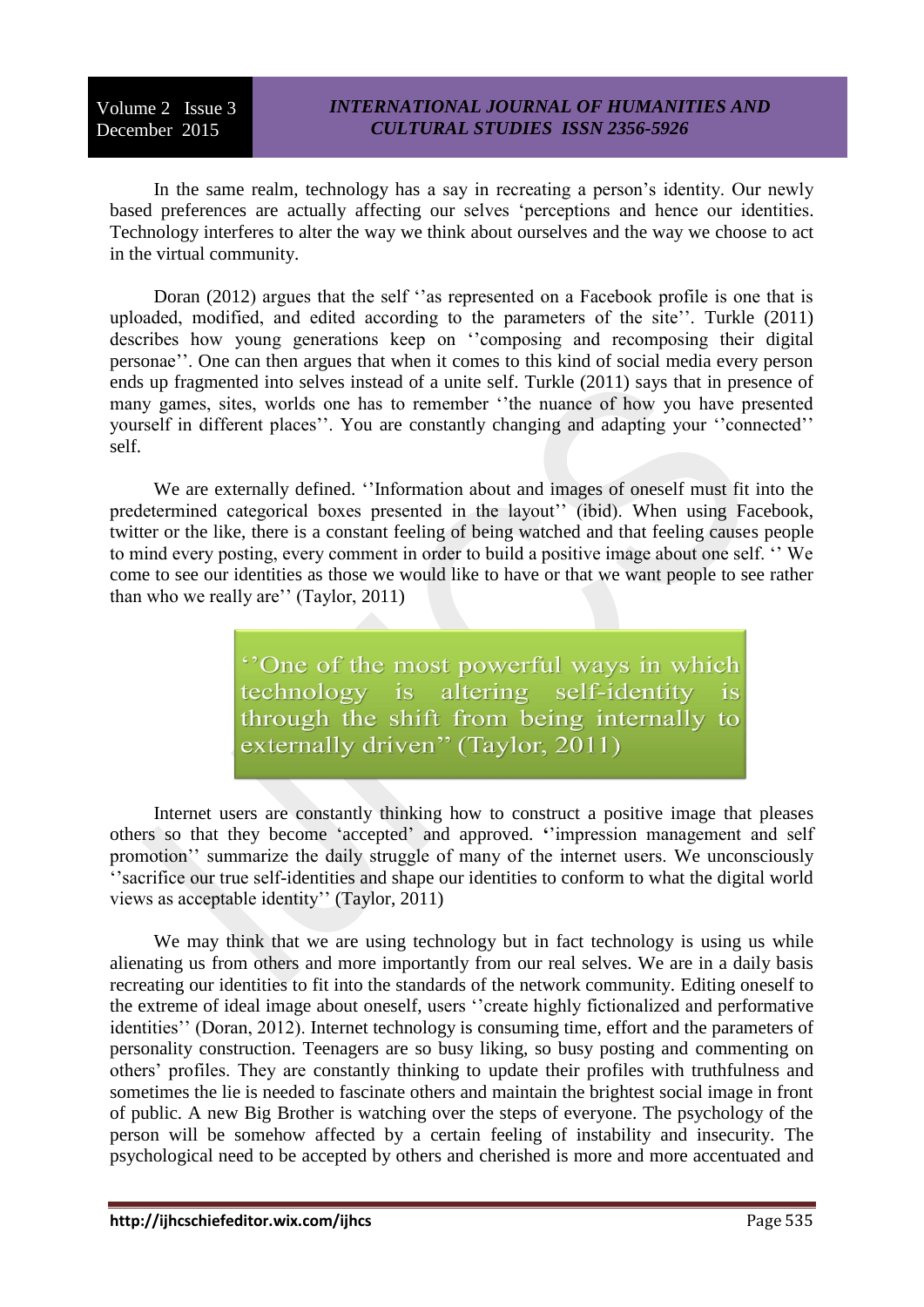instead of thinking to please ourselves we may end up more inclined to please others. Self control is as such vibrating in the virtual empire.

Societal withdrawal is very important to thoroughly consider. People are less interested in ''directly'' communicating with others, less engrossed in formulating relationships in the real since the virtual offers a lot of mediated intimacy. Doran (2012) declares that the Facebook site is enabling another kind of interaction to dwell; by ''looking at a user's profile, one is able to learn about that individual, depending on the information they disclose, wall posts by the individual or friends, postings on other users' walls, and uploaded photos''. This type of interaction is ''paradoxical'', since the Facebook user is still interacting with another user by the mere viewing of their ''digital representation'', however the interaction is ''onesided'' (ibid). This way the definition of 'interaction' as needing at least two individuals is simply violated and out-dated.

The spirit of the virtual is dominating and prevailing. This dilemma is highlighted inside families since interactions seem to be reduced due to the influence of internet use. We may spend more time in front of screens than chatting with our relatives in the same household. Jose Van Dijck (2005) argues that the digital mode ''suits the contemporary, fractured notions of family and individuality''. This suggests another use of the term, 'schizophrenia', being a state of a whole community instead of being a state of a pathological mind which shifts the concern from an unusual pathology to a shared terminology.

In this concern Doran (2012) suggests that the internet in the prevailing network culture allows one to fracture its identity into a multitude of roles, forming a conception of self that she argues is "schizophrenic."

The emerging technologies enhanced by a network culture are creating a new ground for possible emergence of several psychological problems. If we think of schizophrenia as the mental disease alienating the patient from reality and isolating him/her from the normal flow of life, are not we chairing this alienation and isolation with too much internet embodiment in our lives? Turkle (2011) describes young people most engrossed in popular social networking sites as ''feeling more alive when connected, then disoriented and alone when they leave their screens''. The physical reality is less enjoyed and less required since it may entail loneliness and isolation among other depressive feelings. The sensation of blurred identities may be taken to the extreme while establishing a feeling of instability and insecurity. Excess engagement in the virtual world may lead to addiction and loss of self control which along the former outlook may generate several psychological problems.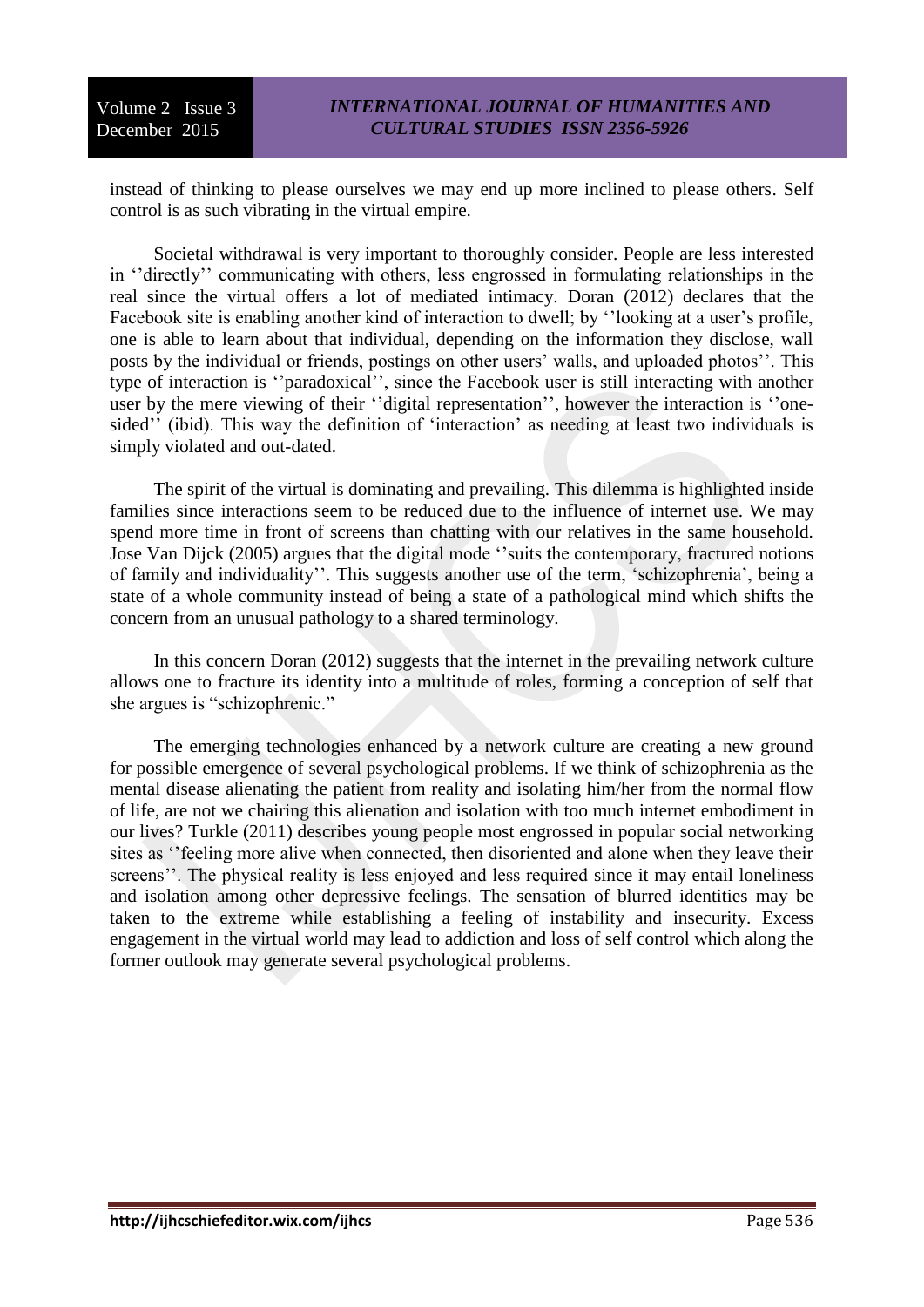### *INTERNATIONAL JOURNAL OF HUMANITIES AND CULTURAL STUDIES ISSN 2356-5926*



#### **5. Conclusion:**

In the digital network culture, the term Schizophrenia may turn to describe a whole trend of thought and behavior, fully destructive of what stands to be an ecological definition of the term community. If patients diagnosed with this pathology are unconsciously drawn to a harsh sense of loneliness, added to the misery of living out of the real, the 'un-diagnosed' community is choosing consciously to share, to a certain extent the bitterness of fragmented thought, space and identity.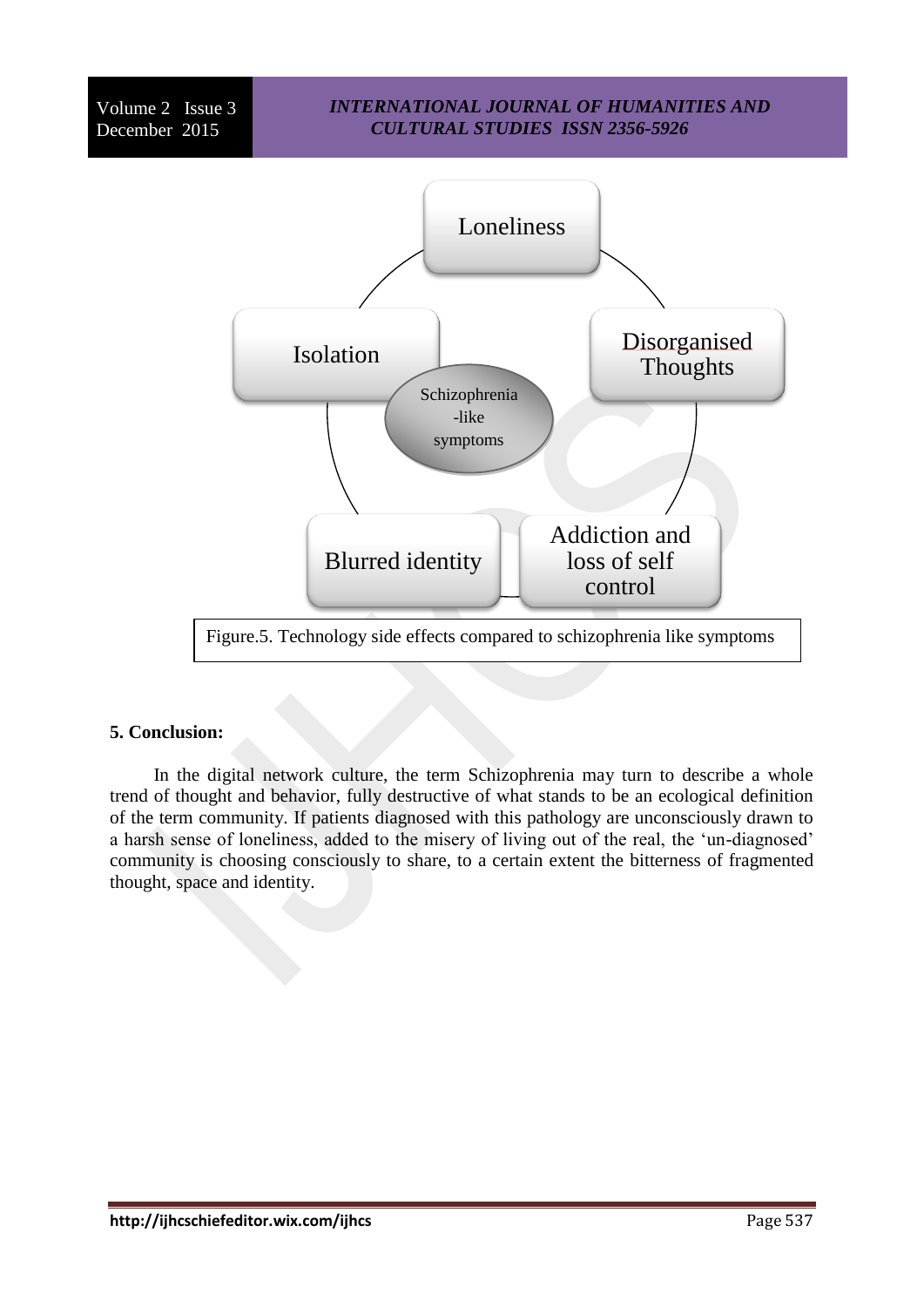### **References**

-Chow. T. W. 2000. *Personality in frontal lobe disorders*. Current [Psychiatry](http://link.springer.com/journal/11920) Reports. 2(5). pp 446-451. Available at [http://link.springer.com/article/10.1007%2Fs11920-000-0031-](http://link.springer.com/article/10.1007%2Fs11920-000-0031-5) [5.](http://link.springer.com/article/10.1007%2Fs11920-000-0031-5) Accessed the 13/10/2015

-Colpani. M. 2009. *New Media Shaping of Perception of Space and Perception of the Body. The Impact of New Media on our Experience of Space and of the Body*. Available at http://mastersofmedia.hum.uva.nl/wp-content/uploads/2010/09/mcolpani-5812682-masterthesis.pdf. Accessed the 15/10/2015

-Dijck. J. V. 2005. Capturing the Family: Home Video in the Age of Digital Reproduction. Shooting the Family. TRANSNATIONAL MEDIA AND INTERCULTURAL VALUES. Ed. Pisters. P. and Staat. W. Amsterdam University Press Amsterdam . Available at [file:///D:/Mes%20documents/Downloads/340208.pdf . Accessed the 07/10/2015](file:///D:/Mes%20documents/Downloads/340208.pdf%20.%20Accessed%20the%2007/10/2015)

-Doran. K. 2012. Performative identity in networked spaces: Resisting the logic of late capitalism in the digital age. Undergraduate Honors Theses. Paper 279. Available at [http://scholar.colorado.edu/cgi/viewcontent.cgi?article=1474&context=honr\\_theses.](http://scholar.colorado.edu/cgi/viewcontent.cgi?article=1474&context=honr_theses) Accessed the 03/10/2015

-Jablensky, A. (1995). *Schizophrenia: recent epidemiologic issues*. *Epidemiol. Rev*. 17, 10– 20. Available at [http://epirev.oxfordjournals.org/content/17/1/10.long. Accessed the](http://epirev.oxfordjournals.org/content/17/1/10.long.%20Accessed%20the%2001/10/2015)  [01/10/2015](http://epirev.oxfordjournals.org/content/17/1/10.long.%20Accessed%20the%2001/10/2015)

-Hadlich. S. J. , Kirov. A, and Lampinen, T. 2010. *What Causes Schizophrenia?* Available at [http://www.simoncolumbus.com/wp-content/2011/04/BQSCI-CZonneveld-Essay-What-](http://www.simoncolumbus.com/wp-content/2011/04/BQSCI-CZonneveld-Essay-What-Causes-Schizophrenia-SJHadlich-AKirov-TLampinen.pdf)[Causes-Schizophrenia-SJHadlich-AKirov-TLampinen.pdf.](http://www.simoncolumbus.com/wp-content/2011/04/BQSCI-CZonneveld-Essay-What-Causes-Schizophrenia-SJHadlich-AKirov-TLampinen.pdf) Accessed the 10/10/2015.

-Kean, C. (2009). Silencing the Self: Schizophrenia as a Self-disturbance.*Schizophrenia Bulletin*, *35*(6), 1034–1036. [http://doi.org/10.1093/schbul/sbp043.](http://doi.org/10.1093/schbul/sbp043) Available at http://www.ncbi.nlm.nih.gov/pmc/articles/PMC2762621/ . Accessed the 05/10/2015.

-Kean, C. (2011). Battling With the Life Instinct: The Paradox of the Self and Suicidal Behavior in Psychosis. *Schizophrenia Bulletin*, *37*(1), 4–7. [http://doi.org/10.1093/schbul/sbq076.](http://doi.org/10.1093/schbul/sbq076) Available at Available at [http://www.ncbi.nlm.nih.gov/pmc/articles/PMC3004176/.](http://www.ncbi.nlm.nih.gov/pmc/articles/PMC3004176/) Accessed the 05/10/2015.

-Kim. M. S and Robertson. L. C. 2001. *Implicit Representations of Space after Bilateral Parietal Lobe Damage.* Journal of Cognitive Neuroscience *13:8, pp. 1080- 1087,*  Massachusetts Institute of Technology. Available at [http://istsocrates.berkeley.edu/~lynnlab/pubs/JCogNeur01KimLCR.pdf.](http://istsocrates.berkeley.edu/~lynnlab/pubs/JCogNeur01KimLCR.pdf) Accessed the 02/10/2015

-Koening. J. 2014. DEVELOPMENTAL STRESS IN SCHIZOPHRENIA: EPIDEMIOLOGYAND POSSIBLE MECHANISMS. *Abstracts of the 4th Biennial Schizophrenia International Research Conference* / *Schizophrenia Research.*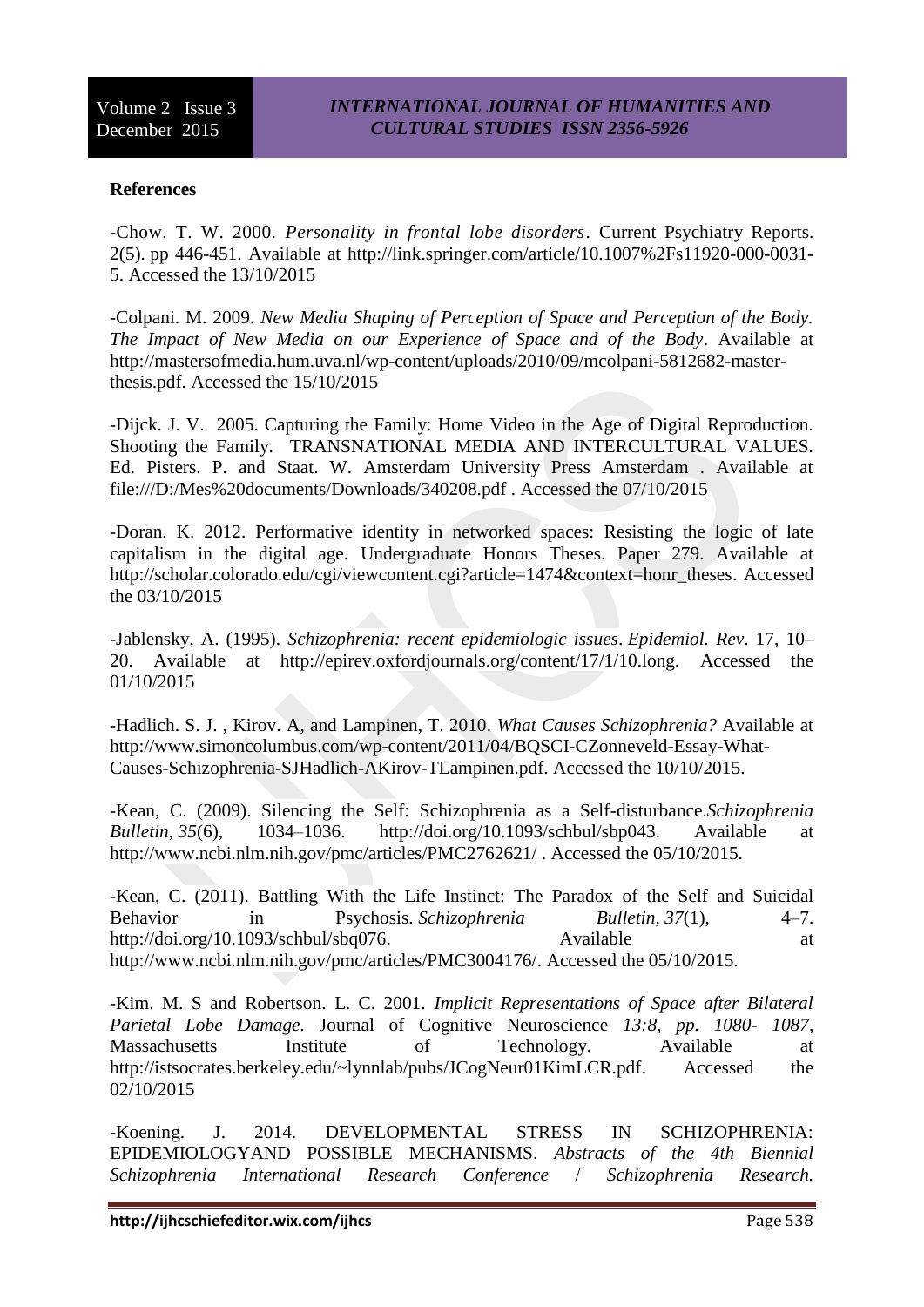SCHIZOPHRENIA RESEARCH AN OFFICIAL JOURNAL OF THE SCHIZOPHRENIA INTERNATIONAL RESEARCH SOCIETY*153(1). S1*–*S384.* Available at [http://www.nmr.mgh.harvard.edu/kuperberglab/publications/chapters/Kuperberg&Kreher\\_Hn](http://www.nmr.mgh.harvard.edu/kuperberglab/publications/chapters/Kuperberg&Kreher_HndbkNeuropsychMentalDisChapter6_2009.pdf.%20Accessed%20the%2001/10/2015) [dbkNeuropsychMentalDisChapter6\\_2009.pdf. Accessed the 01/10/2015](http://www.nmr.mgh.harvard.edu/kuperberglab/publications/chapters/Kuperberg&Kreher_HndbkNeuropsychMentalDisChapter6_2009.pdf.%20Accessed%20the%2001/10/2015)

-Mancini. M., Presenza. S, et al. 2014 . *The life-world of persons with schizophrenia. A panoramic view*. JOURNAL OF PSYCHOPATHOLOGY. Available at [http://www.jpsychopathol.it/issues/2014/vol20-4/10\\_mancini.pdf. Accessed the 04/10/2015.](http://www.jpsychopathol.it/issues/2014/vol20-4/10_mancini.pdf.%20Accessed%20the%2004/10/2015)

-Merriam-Webster. 2015. Full Definition of SPACE. Available at [http://www.merriam](http://www.merriam-webster.com/dictionary/space)[webster.com/dictionary/space.](http://www.merriam-webster.com/dictionary/space) Accessed the 01/10/2015.

-Nasrallah. H. 2012. *Impaired mental proprioception in schizophrenia. Myelin pathology in schizophrenia leads to brain disconnectivity and a shattered sense of self.* Current Psychiatry*. 11(8).* Available at [http://www.currentpsychiatry.com/articles/from-the](http://www.currentpsychiatry.com/articles/from-the-editor/article/impaired-mental-proprioception-in-schizophrenia/5d9d2d6cb4cc9b66550bfcdab383bf37.html)[editor/article/impaired-mental-proprioception-in](http://www.currentpsychiatry.com/articles/from-the-editor/article/impaired-mental-proprioception-in-schizophrenia/5d9d2d6cb4cc9b66550bfcdab383bf37.html)[schizophrenia/5d9d2d6cb4cc9b66550bfcdab383bf37.html.](http://www.currentpsychiatry.com/articles/from-the-editor/article/impaired-mental-proprioception-in-schizophrenia/5d9d2d6cb4cc9b66550bfcdab383bf37.html) Accessed the 20/ 10/2015.

-National Institute of Mental Health . Schizophrenia. 2009. U.S. DEPARTMENT OF HEALTH AND HUMAN SERVICES • NIH Publication No. 09-3517. Available at [http://www.nimh.nih.gov/health/publications/schizophrenia/schizophrenia-booket-](http://www.nimh.nih.gov/health/publications/schizophrenia/schizophrenia-booket-2009_34643.pdf.%20Accessed%20the%2002/2015)[2009\\_34643.pdf. Accessed the 02/2015](http://www.nimh.nih.gov/health/publications/schizophrenia/schizophrenia-booket-2009_34643.pdf.%20Accessed%20the%2002/2015)

-[Onwumere.](https://www.futurelearn.com/profiles/705354) J. 2015. *[Caring for people with psychosis and schizophrenia](http://email.futurelearn.com/wf/click?upn=tH4-2Fmli62V7iqIL38lIvkRa3-2BfcdLHIDzY2FJDtm3akteXVKVtkE96SHobnk-2B1ZtfUiwkHLRlt080Lfo4TZQKv3DbRF5cvqeHDr5w1kqxbk-3D_0mlZxFJXOG0PXFkqvz5wNIyurekg6c4nv1Iwh3mB2SQUc0WOUawG8Pg5pqNUkS0rkvDIfsI7QkFXVd-2FAXEMNhsUWyxAyiTjCGq0lQFU-2BvUFQ4S7xlGXktw3w18Lq1UGZ58rLK9eqXFrSI9z-2Bb7Tdulzv495o-2BBBy6Az080e4zAN2drVha-2BBqzgb1mWNJROW16wpQSCZPwq0GKZf3u-2FSJnqrznCxVMY6qFaN14liBTUo-2FvvvwW6Ignhc7a6SHm5ktB7M6v9GrQJtD9Wn0FBEBPBSRaqCqj9PBhleI7vif08354ukvAe0M1J3qgy-2FCgAnZFJbSv41IaRQ5JHr5EB-2FY4etQgNF068DPWqQhR0MEo1uka3RK-2FzzCvCM4HCW9V-2FQZIm-2Ffwk20-2Bk5BaDOMetzQ7oZZTySSqczelxVKmhWiZANCnzOUl2ALLD76It6QhX8o9ZcWRvUXUpMJOOKIX-2B-2FsXg-3D-3D)*. Future Learn Online Course. Available at [https://www.futurelearn.com/courses/caring-psychosis](https://www.futurelearn.com/courses/caring-psychosis-schizophrenia/1)[schizophrenia/1.](https://www.futurelearn.com/courses/caring-psychosis-schizophrenia/1) Accessed the 12 /10/2015.

-Rubeša1. G. & Kubinska. 2011. *ETIOLOGY OF SCHIZOPHRENIA AND THERAPEUTIC OPTIONS.* Psychiatria Danubina*. 23(3), pp 308-315.Medicinska naklada Zagreb, Croatia.*  Available at a strong and the strong strong and the strong strong strong at a strong strong strong strong strong strong strong strong strong strong strong strong strong strong strong strong strong strong strong strong stro

[http://www.hdbp.org/psychiatria\\_danubina/pdf/dnb\\_vol23\\_no3/dnb\\_vol23\\_no3\\_308.pdf.](http://www.hdbp.org/psychiatria_danubina/pdf/dnb_vol23_no3/dnb_vol23_no3_308.pdf) Accessed the 10/10/2015.

-Taylor. J. 2011. *Technology: Is Technology Stealing Our (Self) Identities? Who or what is defining your self-identity?* Psychology Today. Available at [https://www.psychologytoday.com/blog/the-power-prime/201107/technology-is-technology](https://www.psychologytoday.com/blog/the-power-prime/201107/technology-is-technology-stealing-our-self-identities)[stealing-our-self-identities.](https://www.psychologytoday.com/blog/the-power-prime/201107/technology-is-technology-stealing-our-self-identities) Accessed the 20/10/2015.

-Testa. R, Wood. S.J, and Pantelis. CH. 2009. Schizophrenia. pp. 378-388. The Neuropsychology of Mental Illness, ed. Stephen J. Wood, Nicholas B. Allen and Christos Pantelis. Cambridge University Press. Available at [http://www.nmr.mgh.harvard.edu/kuperberglab/publications/chapters/Kuperberg&Kreher\\_Hn](http://www.nmr.mgh.harvard.edu/kuperberglab/publications/chapters/Kuperberg&Kreher_HndbkNeuropsychMentalDisChapter6_2009.pdf.%20Accessed%20the%2006/10/2015) [dbkNeuropsychMentalDisChapter6\\_2009.pdf. Accessed the 06/10/2015.](http://www.nmr.mgh.harvard.edu/kuperberglab/publications/chapters/Kuperberg&Kreher_HndbkNeuropsychMentalDisChapter6_2009.pdf.%20Accessed%20the%2006/10/2015)

-The Internet Mental Health Initiative. 1996-2010. *History of Schizophrenia*. Schizophrenia.com. Available at [http://www.schizophrenia.com/history.htm. Accessed the 01/](http://www.schizophrenia.com/history.htm.%20Accessed%20the%2001/%2010/2015)  [10/2015.](http://www.schizophrenia.com/history.htm.%20Accessed%20the%2001/%2010/2015)